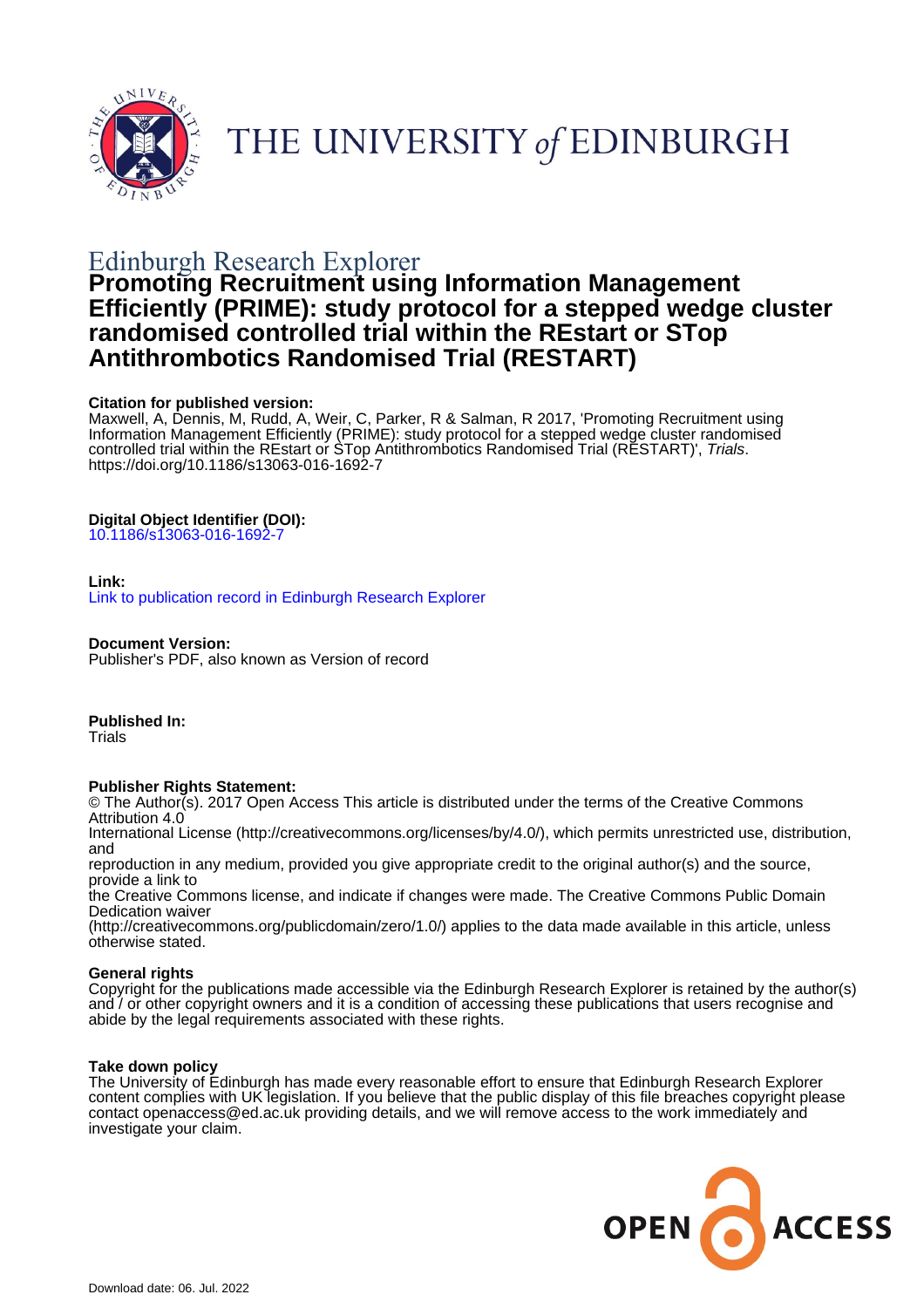# **STUDY PROTOCOL CONSUMING THE RESERVE ACCESS**



Promoting Recruitment using Information Management Efficiently (PRIME): study protocol for a stepped-wedge cluster randomised controlled trial within the REstart or STop Antithrombotics Randomised Trial (RESTART)

Amy E. Maxwell<sup>1</sup>, Martin Dennis<sup>1</sup>, Anthony Rudd<sup>2</sup>, Christopher J. Weir<sup>3</sup>, Richard A. Parker<sup>3</sup> and Rustam Al-Shahi Salman<sup>1</sup>

# Abstract

**Background:** Research into methods to boost recruitment has been identified as the highest priority for randomised controlled trial (RCT) methodological research in the United Kingdom. Slow recruitment delays the delivery of research and inflates costs. Using electronic patient records has been shown to boost recruitment to ongoing RCTs in primary care by identifying potentially eligible participants, but this approach remains relatively unexplored in secondary care, and for stroke in particular.

Methods/design: The REstart or STop Antithrombotics Randomised Trial (RESTART; ISRCTN71907627) is an ongoing RCT of secondary prevention after stroke due to intracerebral haemorrhage. Promoting Recruitment using Information Management Efficiently (PRIME) is a stepped-wedge cluster randomised trial of a complex intervention to help RESTART sites increase their recruitment and attain their own target numbers of participants. Seventy-two hospital sites that were located in England, Wales or Scotland and were active in RESTART in June 2015 opted into PRIME. Sites were randomly allocated (using a computer-generated block randomisation algorithm, stratified by hospital location in Scotland vs. England/Wales) to one of 12 months in which the intervention would be delivered. All sites began in the control state. The intervention was delivered by a recruitment co-ordinator via a teleconference with each site. The intervention involved discussing recruitment strategies, providing software for each site to extract from their own stroke audit data lists of patients who were potentially eligible for RESTART, and a second teleconference to review progress 6 months later. The recruitment co-ordinator was blinded to the timing of the intervention until 2 months before it was due at a site. Staff at RESTART sites were blinded to the nature and timing of the intervention. The primary outcome is the total number of patients randomised into RESTART per month per site and will be analysed in a negative binomial generalised linear mixed model. PRIME began in September 2015. The last intervention was delivered in August 2016. Six-month follow-up will be complete in February 2017.

(Continued on next page)

\* Correspondence: [rustam.al-shahi@ed.ac.uk](mailto:rustam.al-shahi@ed.ac.uk) <sup>1</sup>

<sup>1</sup> Centre for Clinical Brain Sciences, University of Edinburgh, Chancellor's Building, 49 Little France Crescent, Edinburgh EH16 4SB, UK Full list of author information is available at the end of the article



© The Author(s). 2017 **Open Access** This article is distributed under the terms of the Creative Commons Attribution 4.0 International License (http://creativecommons.org/licenses/by/4.0/), which permits unrestricted use, distribution, and reproduction in any medium, provided you give appropriate credit to the original author(s) and the source, provide a link to the Creative Commons license, and indicate if changes were made. The Creative Commons Public Domain Dedication waiver (http://creativecommons.org/publicdomain/zero/1.0/) applies to the data made available in this article, unless otherwise stated.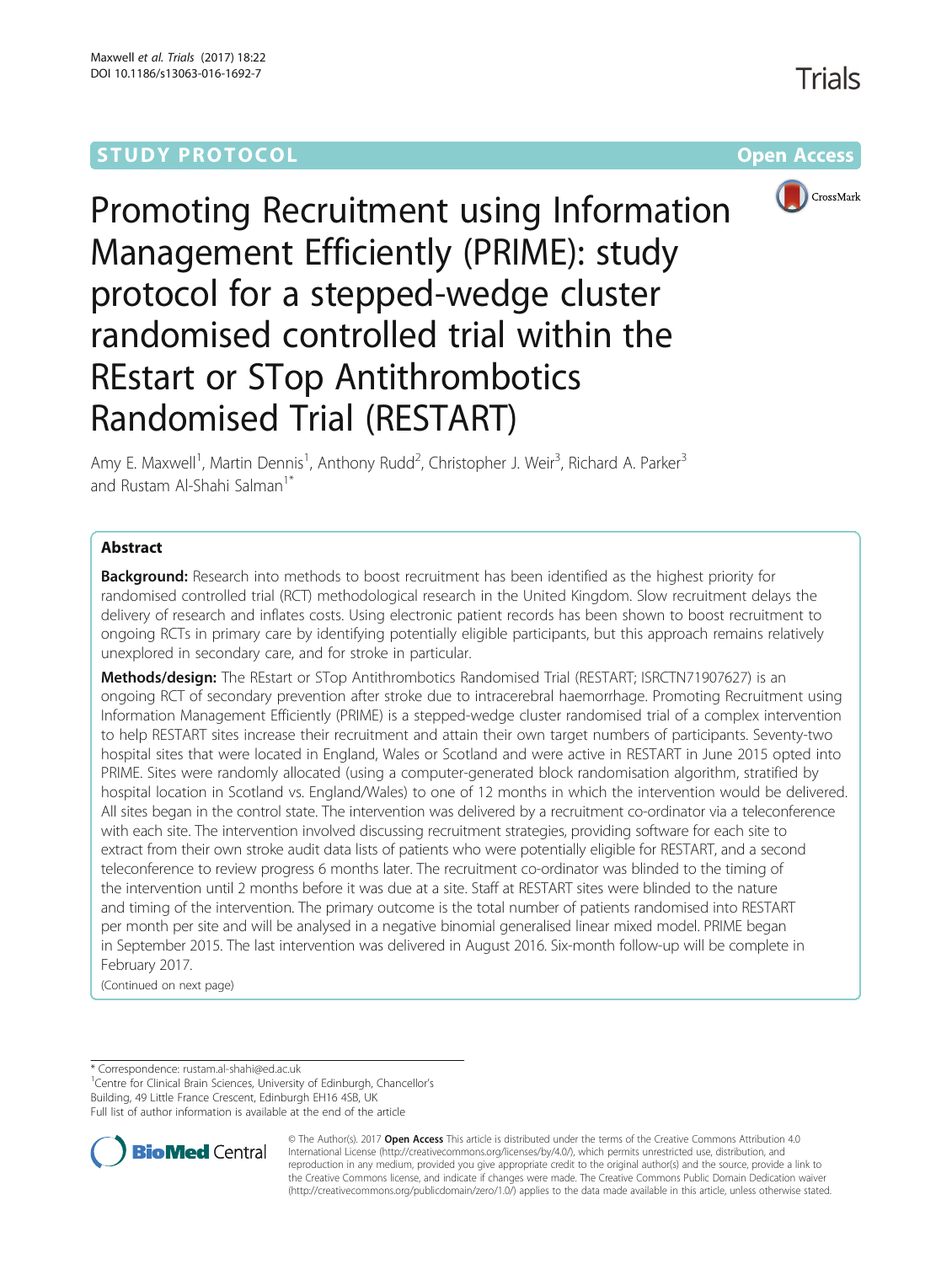### (Continued from previous page)

**Discussion:** The final results of PRIME will be analysed and disseminated in 2017.

**Trial registration:** The PRIME study was registered in the Northern Ireland Hub for Trials Methodology Research Studies Within a Trial (SWAT) repository [\(SWAT22\)](https://www.qub.ac.uk/sites/TheNorthernIrelandNetworkforTrialsMethodologyResearch/FileStore/Filetoupload,542008,en.pdf) on 23 December 2015.

Keywords: Methodology, Recruitment, Study within a trial, Stepped-wedge trial, Cluster randomised trial, Audit

#### Background

Research into methods to boost recruitment into randomised controlled trials (RCTs) is the highest priority for trial methodological research. A Delphi survey of 48 UK Clinical Research Collaboration-registered clinical trials units achieved consensus, and it identified that the top three priorities for trial methodological research were 'Research into methods to boost recruitment in trials' (considered the highest priority), 'Methods to minimise attrition' and 'Choosing appropriate outcomes to measure' [[1\]](#page-7-0). However, a systematic review concluded, '[T]here is a clear knowledge gap with regard to effective strategies aimed at recruiters' ([[2](#page-7-0)], pg 1).

The Lancet's series 'Research: Increasing Value and Reducing Waste' identified under-recruitment to RCTs as a major source of inefficiency in the conduct of applied clinical research [\[3](#page-7-0)]. Slow recruitment is particularly inefficient because it delays the delivery of research and inflates its costs by increasing the number of staff and sites or by extending the amount and duration of funding required. This problem has not been small; the authors of a review of 114 RCTs funded by the Medical Research Council (MRC) or the Health Technology Assessment programme in the United Kingdom for the period 1994– 2002 found that less than one-third recruited their original target within the time originally specified, and around one-third were given extensions to achieve their target [\[4](#page-7-0)]. A marginal improvement was found when this review was repeated for the period 2002–2008; almost half of the RCTs did not recruit their originally specified target sample size, and nearly half of the RCTs received an extension of some kind [\[5](#page-7-0)]. Recruitment is jeopardised by many factors, including restrictive eligibility criteria and inefficient methods for approaching participants [\[6](#page-7-0), [7](#page-7-0)].

The REstart or STop Antithrombotics Randomised Trial (RESTART [ISRCTN71907627];<http://www.restarttrial.org/>) is an ongoing RCT comparing starting vs. avoiding antiplatelet drugs after stroke due to intracerebral haemorrhage (ICH) whose aim was to recruit 720 participants over 2 years, with recruitment rates estimated using epidemiological data [[6, 8](#page-7-0)]. RESTART has implemented as many as possible of the strategies that have been shown to maximise recruitment [\[6, 9](#page-7-0)], and the chief investigator has used qualitative methods with principal investigators (PIs) at all active sites to identify and overcome barriers to clinician recruitment activity [\[10](#page-7-0)]. However, by the end of 2 years of recruitment in May 2015, 108 hospital sites were active in the United Kingdom and had recruited only 145 (20%) of the target number of participants in RESTART. Because there is no upper time limit on patient recruitment into RESTART after ICH onset, RESTART could boost recruitment by recruiting prevalent patients. Using electronic patient records has been shown to boost recruitment to ongoing RCTs in primary care by identifying potentially eligible participants [[11](#page-7-0), [12](#page-7-0)], but this approach remains relatively unexplored in secondary care, and for stroke in particular.

Therefore, we designed a stepped-wedge RCT embedded within RESTART to investigate whether recruitment into RESTART could be boosted by a complex intervention involving investigators in secondary care using electronic patient records held by national stroke audits. In this article, we report version 1.0 of the Promoting Recruitment using Information Management Efficiently (PRIME) work instruction to hospital sites, which constitutes the protocol for the trial.

### Methods/design

#### Aims

The primary objective of the trial is to investigate if having a recruitment co-ordinator who conducts a recruitment review, provides access to bespoke stroke audit data exports, and conducts a follow-up review after six months improves the recruitment rate in RESTART at active hospital sites in the RESTART collaboration. The secondary objectives are to investigate the following questions:

- a. How many sites use routinely collected stroke audit data (or other data sources) to identify potentially eligible participants before the recruitment review?
- b. How many sites use the bespoke stroke audit data exports after the recruitment review, and how often?
- c. What are the barriers to recruitment in general?
- d. What are the barriers to using the bespoke stroke audit data exports?
- e. What are the disadvantages of using the bespoke stroke audit data exports?

#### Design and setting

PRIME is a stepped-wedge cluster randomised trial (within the RESTART parallel-group RCT) investigating an intervention to boost recruitment in RESTART. At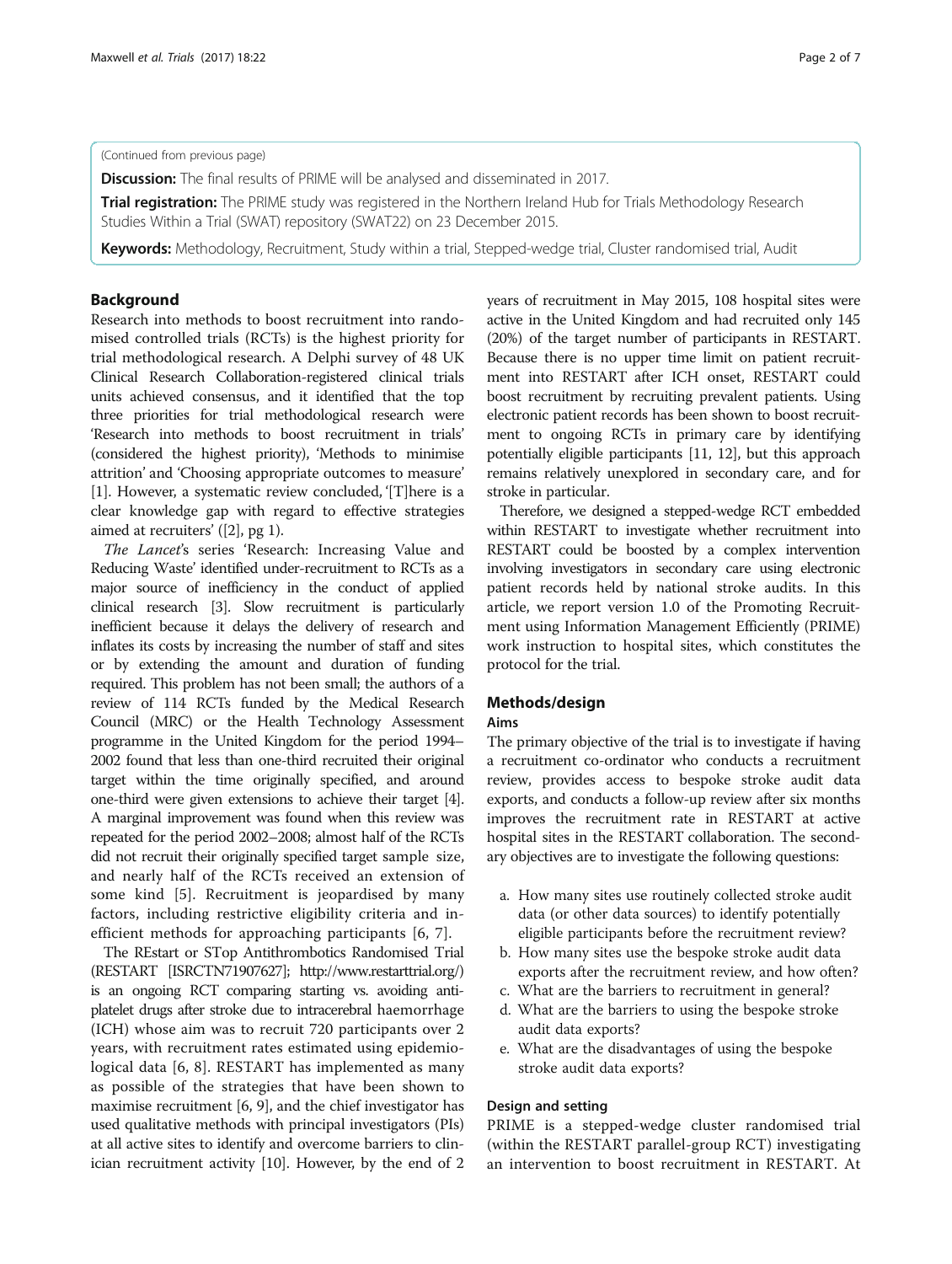the time of inviting active hospital sites in RESTART to take part in PRIME in June 2015, there were 109 active hospital sites in the RESTART collaboration in the United Kingdom. We excluded 24 sites including two sites in Northern Ireland (where stroke audit data collection was not consistent), two sites in Scotland and two sites in England that piloted the PRIME intervention. We also excluded sites that had been activated to RESTART in 2015 to ensure that all sites taking part had a number of months of recruitment before receiving the intervention. The PRIME recruitment coordinator telephoned the RESTART co-ordinator at each of the remaining 85 sites in ascending order of site identification number to invite them to take part in a 'recruitment review', followed by an email if required, until 72 sites agreed. Sites were not informed about the exact content of the recruitment review or that its timing would be randomly allocated. The stepped-wedge design involves sequential roll-out of the intervention to clusters (active hospital sites in RESTART) over a number of time periods [\[13](#page-7-0)]. The month in which clusters start the intervention is randomly allocated so that groups of clusters begin the intervention sequentially at equally spaced time intervals (steps), and the outcome of interest is measured following each step until after all clusters have been allocated to the intervention (Additional file [1](#page-6-0): Figure S1). A cluster randomised design was inevitable because the nature of the intervention meant that it could not be applied at the participant level. The stepped-wedge design is particularly relevant where it is predicted that the intervention will ultimately do more good than harm (making a parallel design, in which some clusters do not receive the intervention, potentially inefficient) and when the intervention cannot practically be delivered to all sites simultaneously. Because all clusters join the study at the start and are expected to remain until study end, the PRIME trial is an example of a closed cohort stepped-wedge design [\[14](#page-7-0)].

## Inclusion criteria

The inclusion criteria are as follows:

- Active RESTART site at the time of invitation for the intervention
- Site participates in data collection for the national stroke audits in Scotland or the rest of the United Kingdom
- Site is in Scotland, England or Wales

## Exclusion criteria

The exclusion criteria are as follows:

• Site participated in the PRIME pilot

• Site opted out when approached

#### Randomisation

A senior programmer at the Edinburgh Clinical Trials Unit used a computer-generated block randomisation algorithm to randomly allocate the 72 sites into 12 strata of 6 sites each. Randomisation was stratified by hospital location (Scotland vs. England/Wales) to ensure that the proportions of sites with access to each national stroke audit data source were approximately consistent across the 12 groups. All sites began in the control state. The order in which the groups of sites step in to implement the intervention was determined by the randomisation algorithm. The randomisation list is held by the RESTART data manager.

#### Blinding

The recruitment co-ordinator and staff at each participating site remained blinded to the timing of its randomly allocated 'step' until 2 months before the month allocated for each site's PRIME intervention, when this had to be revealed in order to organise the recruitment review.

## The PRIME intervention

Two months before the allocated month of the recruitment review, the recruitment co-ordinator sent an email to RESTART collaborators at the site requesting that they provide suitable dates for their recruitment review teleconference, which would be held with the PI and the RESTART co-ordinator at the site (Additional file [2:](#page-6-0) Figure S2). Once a date is agreed upon, the RESTART site co-ordinator is sent a calendar invitation containing the dial-in details for the teleconference and a questionnaire to be completed before the review enquiring about (a) the main barriers preventing recruitment to RESTART, (b) what sources are used to identify potential participants and (c) what methods have been used to boost recruitment to RESTART (Additional file [3](#page-6-0)). One or two days before the recruitment review, a reminder of the dial-in details is sent, and if the pre-review questionnaire has not yet been completed and returned, it is re-sent with a further request to complete it before the recruitment review. Before the recruitment review, the recruitment coordinator records basic details about the site receiving the review, including (a) how long the site has been active; (b) how many patients have been recruited there; (c) whether they are part of the RESTART magnetic resonance imaging sub-study, and, if so, how many patients they have recruited into it; and (d) how many patients per year the site predicts they would recruit at their site initiation visit.

#### Recruitment review

The recruitment review consists of the following: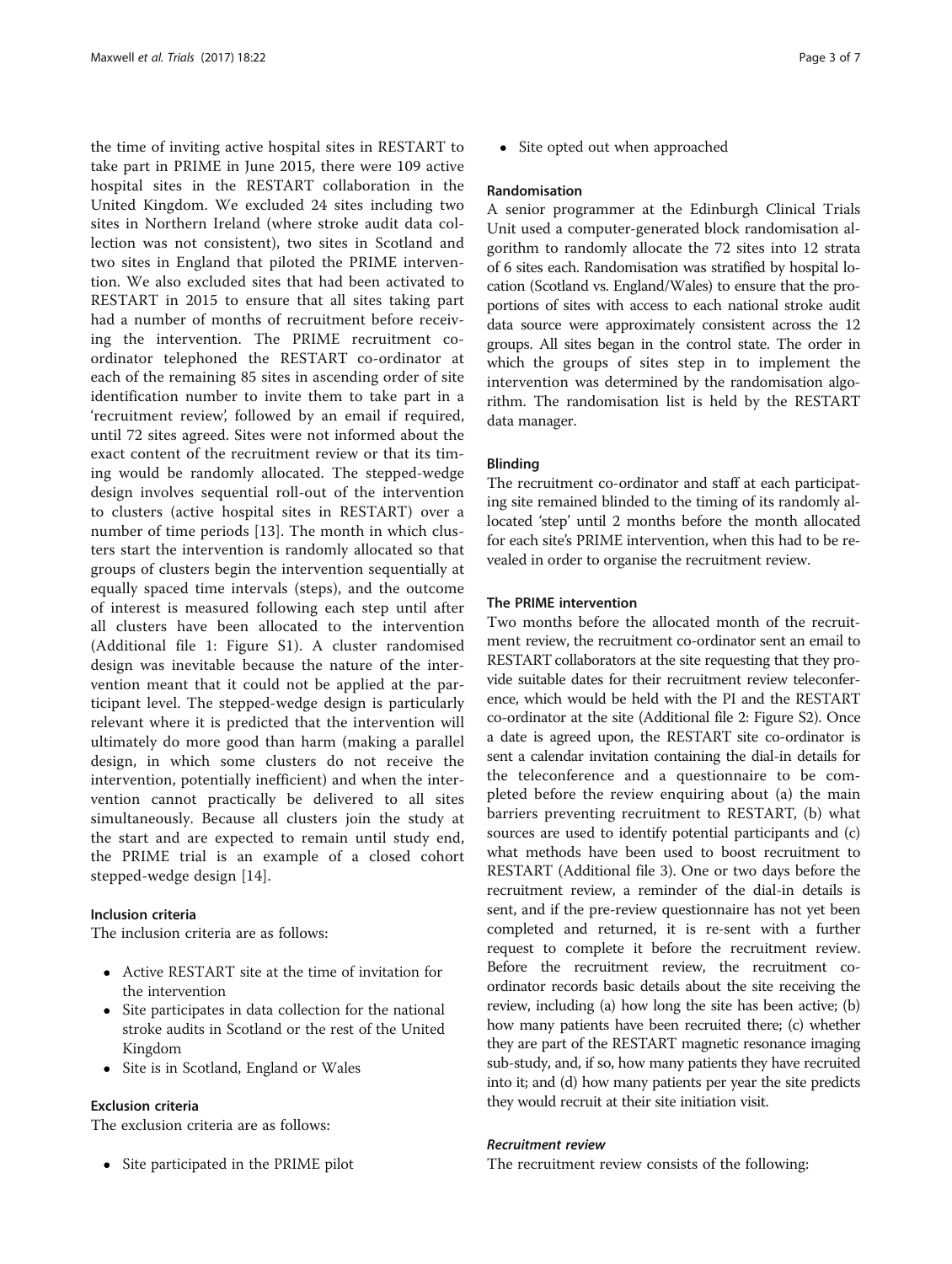- Confirmation that all the relevant staff are present
- Review of RESTART delegation log to ensure it is up to date
- Discussion on how staff at the site have been finding RESTART
- Review of the recruitment commitment made at the site initiation visit and how many patients have been recruited
- Review of the data in the questionnaire about recruitment completed before the recruitment review
- Explanation of the availability of bespoke stroke audit data exports and examples provided of how the pilot sites effectively used them
- Review of the use of a template invitation letter for approaching prevalent patients and discussion about how they can be used effectively in conjunction with the bespoke stroke audit data exports
- Review of the opportunities to recruit inpatients and outpatients at the hospital site
- Sharing of what other methods top recruiting sites have been using to identify, consent and randomise patients
- Sharing any other relevant information about recruitment (e.g., presentations available on the RESTART website, collaborators meetings and poster presentations at conferences, telephone conferences with site staff )
- Confirmation that the site agrees to have a followup review in 6 months to review progress after the recruitment review

After the review, an email is sent to all the collaborators at the site, summarising what was discussed at the review, providing attendance certificates and giving instructions for running the relevant bespoke stroke audit data exports

#### Bespoke stroke audit data exports

The data sources used in PRIME, alongside other local hospital databases, are the Scottish Stroke Care Audit (SSCA;<http://www.strokeaudit.scot.nhs.uk/>) and the Sentinel Stoke National Audit Programme (SSNAP; [https://](https://www.strokeaudit.org/Home.aspx) [www.strokeaudit.org/Home.aspx](https://www.strokeaudit.org/Home.aspx)). The SSCA was established in 2002 and includes all hospitals managing acute stroke in every Scottish NHS board, each of which uses the SSCA to evaluate its stroke care against national standards and to drive improvements; inpatient and outpatient data since January 2010 are available. The SSNAP has prospectively collected a minimum dataset for stroke patients in England and Wales since January 2013 to measure processes of acute care, rehabilitation, care in the community, and outcome measures at 6 months; inpatient data since January 2013 are available. Bespoke stroke audit data

exports were created for PRIME in collaboration with the SSCA and SSNAP teams to reflect the RESTART eligibility criteria as best the routinely collected data can. The exports show hospital staff, who have access to stroke audit data, details about only their own hospital's patients who might be eligible for RESTART. These data can be shared with local staff at each site on the RESTART delegation log who are authorised to also view information about patients within the clinical stroke service, with reference to local information governance procedures. Because the data will be exported locally, there will be no passage of identifiable, patient-level data to a third party such as the central RESTART trial co-ordinating team in Edinburgh. A set of instructions (Additional files [4](#page-6-0) and [5\)](#page-6-0) is provided to sites after their recruitment review, explaining how to produce the bespoke stroke audit data exports. The local research teams are responsible for validating the exported information, confirming any patient's potential eligibility and contacting them to invite them to participate in RE-START using one of the template letters of invitation.

## Six-month follow-up review

Two months before the 6-month follow-up review is due, an email is sent to determine availability. Once a date is agreed upon, the site is sent a questionnaire to be completed before the review, along with a calendar invitation containing the dial-in details for the teleconference. The questionnaire enquires about (a) whether they have run the bespoke stroke audit data exports since the recruitment review; (b) if so, how many of the patients identified were eligible; (c) how many eligible patients were recruited; and (d) whether the exports were useful (Additional files [6](#page-6-0) and [7](#page-6-0)). One or two days before the follow-up review, a reminder of the dial-in details is sent, and if the questionnaire has not yet been completed and returned, it is re-sent with a further request to complete it before the review. The follow-up review consists of the following:

- A review of the use of the training given at the initial recruitment review
- A review of the yield of the bespoke stroke audit data exports
- Further recruitment tips not already provided at the initial recruitment review

## Comparator

All sites begin in a control state before receiving their recruitment review (Additional file [1](#page-6-0): Figure S1). The control state period will vary from 6 to 17 months, depending on the month in which the site receives the recruitment review (i.e., the first component of the intervention). No recruitment review or any other intervention will be given to the sites during the control period. The control period will be used as a comparator for the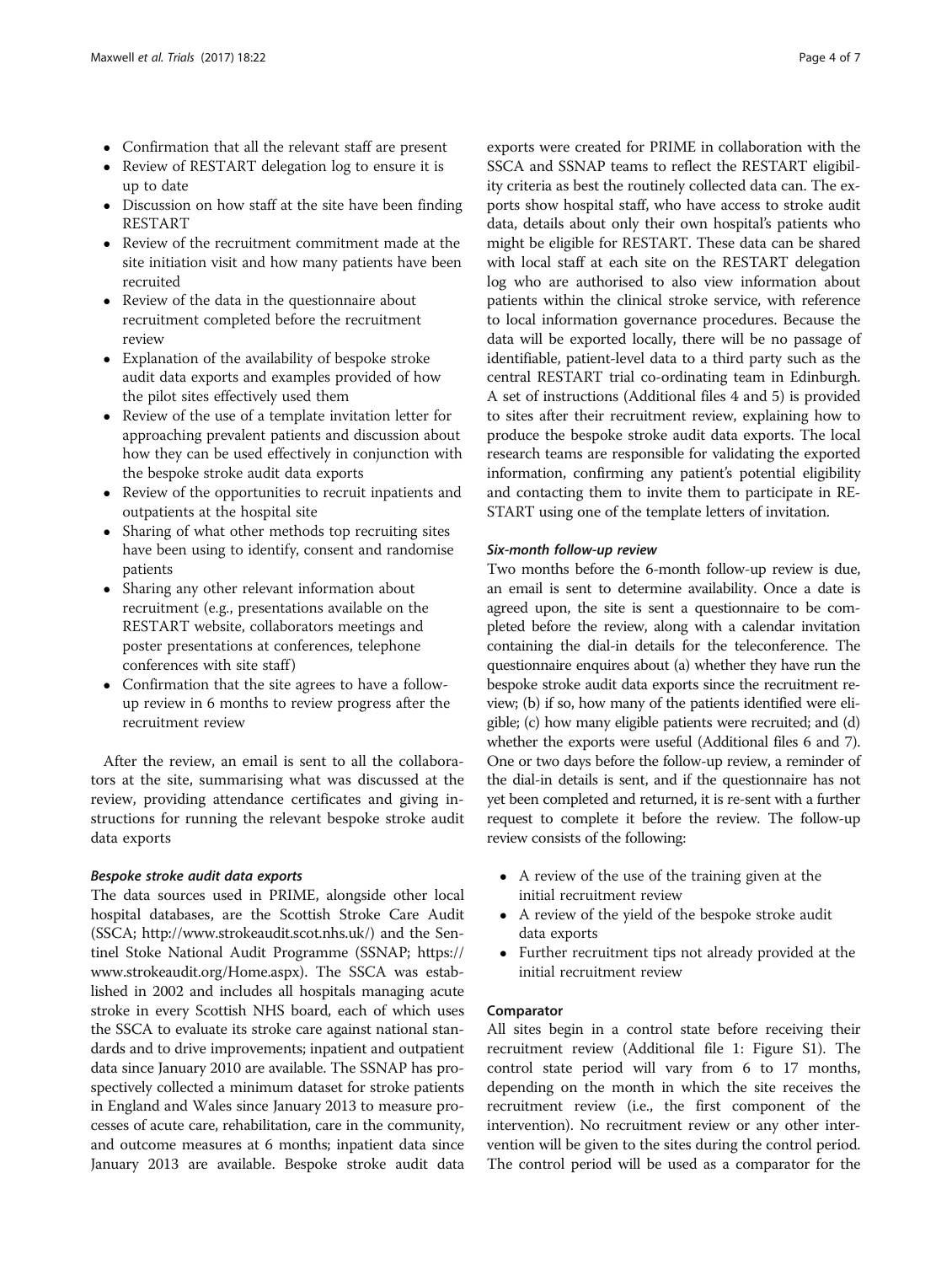analysis against the intervention period (which is 6–17 months after the site receives their initial recruitment review).

## Study outcomes

The primary outcome is the total number of patients randomised into RESTART per month per site. The RE-START trial database collects information about every randomisation in real time. The total number of people randomised per month will be quantified at each site for analysis. In PRIME, we will quantify the primary outcome at each site in the comparator period before the recruitment review occurs at that site, and we will measure the primary outcome in the intervention period after the recruitment review (Additional file [1](#page-6-0): Figure S1). The time periods analysed are likely to be sufficient to allow enough time for the intervention to lead to recruitment of participants, and for us to be able to detect whether there is an initial surge in recruitment as a result of the recruitment review followed by a decay in the randomisation rate over time.

We will collect data on secondary outcomes from the information supplied in the questionnaires completed before, at and 6 months after the recruitment review to address the following subsidiary research questions:

- a. Number of sites in PRIME that routinely used stroke databases to identify potentially eligible patients before receiving the recruitment review
- b. Number of sites in PRIME that used the bespoke stroke audit data exports, and the frequency of their use in the 6 months after the recruitment review
- c. Barriers to recruitment in PRIME, identified by sites in the questionnaires completed before, at and 6 months after the recruitment review
- d. Barriers to using the bespoke stroke audit data exports identified by PRIME sites at the 6-month follow-up review
- e. Disadvantages of the bespoke stroke audit exports identified by PRIME sites at the 6-month follow-up review

### Statistical methods

We modelled our predicted recruitment to PRIME using live data from RESTART in March 2014 [[15](#page-7-0)], when the rate of randomisation was 0.28 participants per site per month on average. RESTART recruitment data indicated that the standard deviation of the paired difference in rates within site before and after implementation of the intervention would be 0.75 (assuming the pessimistic scenario of independence between pre- and post-intervention rates within sites). Therefore, 72 sites would give 87% power to detect a change in rate of 0.28 participants per site per month (paired  $t$  test, two-sided 5% significance level). This would

be consistent with the effect size that was seen in a previous before-and-after study in which researchers found that an electronic medical record-generated physician alert doubled the recruitment rate into an RCT [\[16](#page-7-0)].

This protocol and the statistical analysis plan will be submitted for publication before all sites receive the PRIME intervention and before outcome data are known. The statistical analysis plan will be published separately from this protocol. In brief, PRIME's primary outcome of recruitment rate per site per month will be compared before and after the allocated month for the recruitment review using a negative binomial generalised linear mixed model, informed by a published method to model recruitment [\[17\]](#page-7-0). The primary analysis will follow an 'as-randomised' principle, which means that the data will be analysed according to the allocated timing of the recruitment review rather than the time that the recruitment review actually occurred. In addition, for the primary analysis, all sites will be included, regardless of any site withdrawals and/or compliance with the PRIME trial procedures. There will be no formal interim analyses or stopping rules for early termination, because PRIME is a trial of an intervention to manage the performance of sites to fulfil their recruitment targets and is not a trial on patients.

### Patient and public involvement

We have sought the views of the patient reference group for the Research to Understand Stroke due to Haemorrhage programme [\(www.RUSH.ed.ac.uk](http://www.RUSH.ed.ac.uk)). No extra burden for patients was foreseen, given that the stroke audit data exports would be screened by each patient's hospital team before each patient's clinician invited them to participate. Attempting to recruit eligible, prevalent patients who had been discharged from hospital, but who might benefit from participation in RESTART, was seen to be a good thing. The patients reviewed and approved the wording of the letters that would be sent to invite prevalent patients to participate.

#### Data protection

All PIs and study site staff involved with PRIME must comply with the requirements of the Data Protection Act 1998 with regard to the collection, storage, processing and disclosure of personal information, and all will uphold the act's core principles and be appropriately trained in good clinical practice. Computers used to collate the data will have limited access measures via usernames and passwords.

#### Roles and responsibilities

The day-to-day running of PRIME is conducted by the recruitment co-ordinator, supported and overseen by the RESTART trial manager and chief investigator. The progress of PRIME is overseen by the team that designed the trial (RASS, CJW, AR and MD) and is discussed at the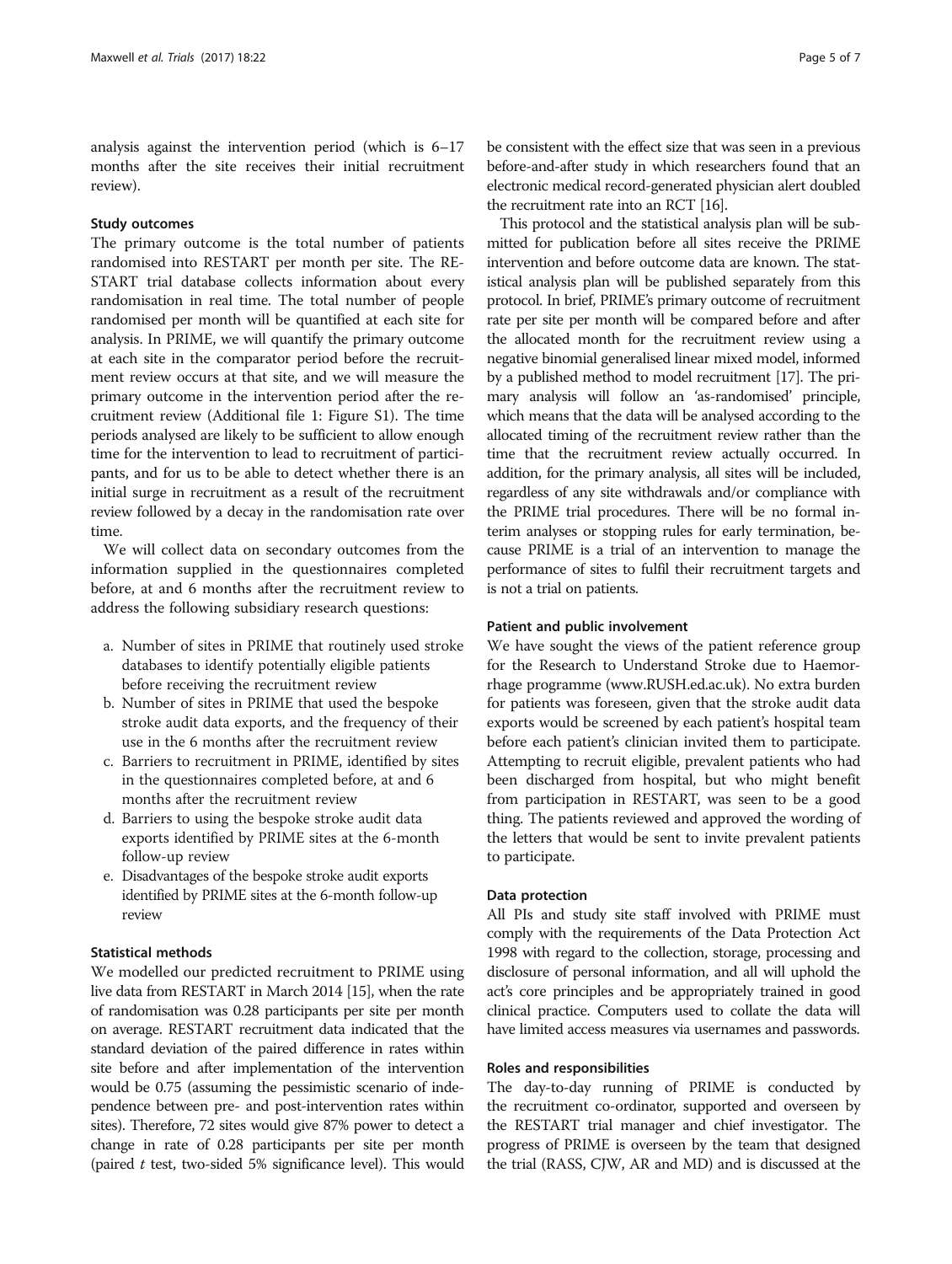<span id="page-6-0"></span>main RESTART Trial Steering Committee meetings. There is no data monitoring committee, because there is no patient participation in this trial. RESTART is jointly sponsored by NHS Lothian and the University of Edinburgh (Academic and Clinical Central Office for Research and Development;<http://www.accord.ed.ac.uk/>). The sponsor and funder had no role in study design; collection, management, analysis and interpretation of data; the writing of this report; or the decision to submit the report for publication. The sponsor and funder will not have ultimate authority over any of these activities.

#### Reporting

The trial will be reported in a manner consistent with the adaptation of the Consolidated Standards of Reporting Trials (CONSORT) reporting guidelines for cluster randomised trials [[18](#page-7-0)], the guidelines for reporting embedded recruitment trials [[19](#page-7-0)], and the recommendations for reporting stepped-wedge trials proposed by Hemming et al. [\[20](#page-7-0)] and Davey et al. [[21\]](#page-7-0). The coauthors of the protocol will submit the final report for publication in a scientific journal and presentation at relevant conferences. Published results will not contain any personal data that could allow identification of individual participants.

### **Discussion**

PRIME is just one study within a trial (SWAT) amongst many others [\(http://www.methodologyhubs.mrc.ac.uk/re](http://www.methodologyhubs.mrc.ac.uk/resources/swat)[sources/swat](http://www.methodologyhubs.mrc.ac.uk/resources/swat) and [http://www.qub.ac.uk/sites/TheNorther](http://www.qub.ac.uk/sites/TheNorthernIrelandNetworkforTrialsMethodologyResearch/SWATSWARInformation/)[nIrelandNetworkforTrialsMethodologyResearch/SWATS-](http://www.qub.ac.uk/sites/TheNorthernIrelandNetworkforTrialsMethodologyResearch/SWATSWARInformation/)[WARInformation/](http://www.qub.ac.uk/sites/TheNorthernIrelandNetworkforTrialsMethodologyResearch/SWATSWARInformation/)) that are all attempting to improve the evidence base to optimise recruitment and retention in RCTs (e.g.,<http://www.trialforge.org/> and [http://www.](http://www.orrca.org.uk/) [orrca.org.uk/](http://www.orrca.org.uk/)). PRIME differs from many of these studies by using a cluster randomised design of an intervention at the site level rather than an intervention at the patient level, and using a stepped-wedge design to ensure that all sites receive the intervention in view of the investigators' concern to ensure that all sites have the opportunity to boost their recruitment for the benefit of the parent RESTART trial.

PRIME encountered delays when it was reviewed by the study sponsor and the research ethics committee with oversight of the RESTART (parent) trial, despite the opinion that we obtained from the UK Health Research Authority. If the evidence base for the most efficient ways to conduct randomised trials is to be improved, regulatory agencies should consider creating policies and guidance for the review of methodological research embedded within randomised trials in order to standardise processes and facilitate low-risk methodological research. In the meantime, we recommend that future SWATs seek sponsor review and research ethics committee approval as early as possible.

The results of PRIME may be generalisable to future randomised trials of secondary prevention after stroke in the United Kingdom that could use electronic data held to identify potentially eligible participants. Results are expected to be analysed in 2017 and then published.

#### Trial registration

The PRIME study is registered with the Northern Ireland Hub for Trials Methodology Research SWAT repository (SWAT22;<http://bit.ly/2a4n7Yb>) and was submitted to the Online Resource for Recruitment research in Clinical trials (ORRCA;<http://www.orrca.org.uk/>).

#### Trial status

The first recruitment review took place in September 2015, and the last review in August 2016. The first 6-month follow-up took place in March 2016, with the last one due in February 2017.

#### Additional files

| <b>Additional file 1: Figure S1.</b> PRIME stepped-wedge randomised trial<br>design. A schematic representation of the trial design. (PPTX 47 kb)                                                        |
|----------------------------------------------------------------------------------------------------------------------------------------------------------------------------------------------------------|
| Additional file 2: Figure S2. Trial flowchart. Standard Protocol Items:<br>Recommendations for Interventional Trials (SPIRIT) figure displaying<br>schedule of enrolment and interventions. (PPTX 43 kb) |
| <b>Additional file 3:</b> Pre-recruitment review questionnaire. (PDF 409 kb)                                                                                                                             |
| <b>Additional file 4:</b> SSNAP RESTART reporting instructions. (PDF 609 kb)                                                                                                                             |
| <b>Additional file 5:</b> SSCA RESTART reporting instructions. (PDF 788 kb)                                                                                                                              |
| <b>Additional file 6:</b> Six-month follow-up review questionnaire (for PRIME<br>sites using SSNAP). (PDF 396 kb)                                                                                        |
| <b>Additional file 7:</b> Six-month follow-up review questionnaire (for PRIME<br>sites using SSCA). (PDF 396 kb)                                                                                         |

#### Abbreviations

CONSORT: Consolidated Standards of Reporting Trials; ICH: Intracerebral haemorrhage; MRC: Medical Research Council; PI: Principal investigator; PRIME: Promoting Recruitment using Information Management Efficiently; RCT: Randomised controlled trial; RESTART: REstart or STop Antithrombotics Randomised Trial; SPIRIT: Standard Protocol Items: Recommendations for Interventional Trials; SSCA: Scottish Stroke Care Audit; SSNAP: Sentinel Stoke National Audit Programme; SWAT: Study Within a Trial repository

#### Acknowledgements

We thank the Scottish Stroke Care Audit and the Sentinel Stroke National Audit Programme for providing the data extraction tools and supporting their implementation. We thank the RESTART collaborators who took part in PRIME, as well as Jonathan Drever and Ronnie Harkness for their help with PRIME. RAP and CJW were supported by NHS Lothian via the Edinburgh Clinical Trials Unit, and RASS was supported by an MRC senior clinical fellowship.

#### Funding

The British Heart Foundation funds PRIME (PG/14/50/30891) and RESTART (SP/12/2/29422). RASS was funded by an MRC senior clinical fellowship.

#### Availability of data and materials

The datasets acquired and/or analysed during PRIME will be available from the corresponding author on reasonable request after the publication of the PRIME results.